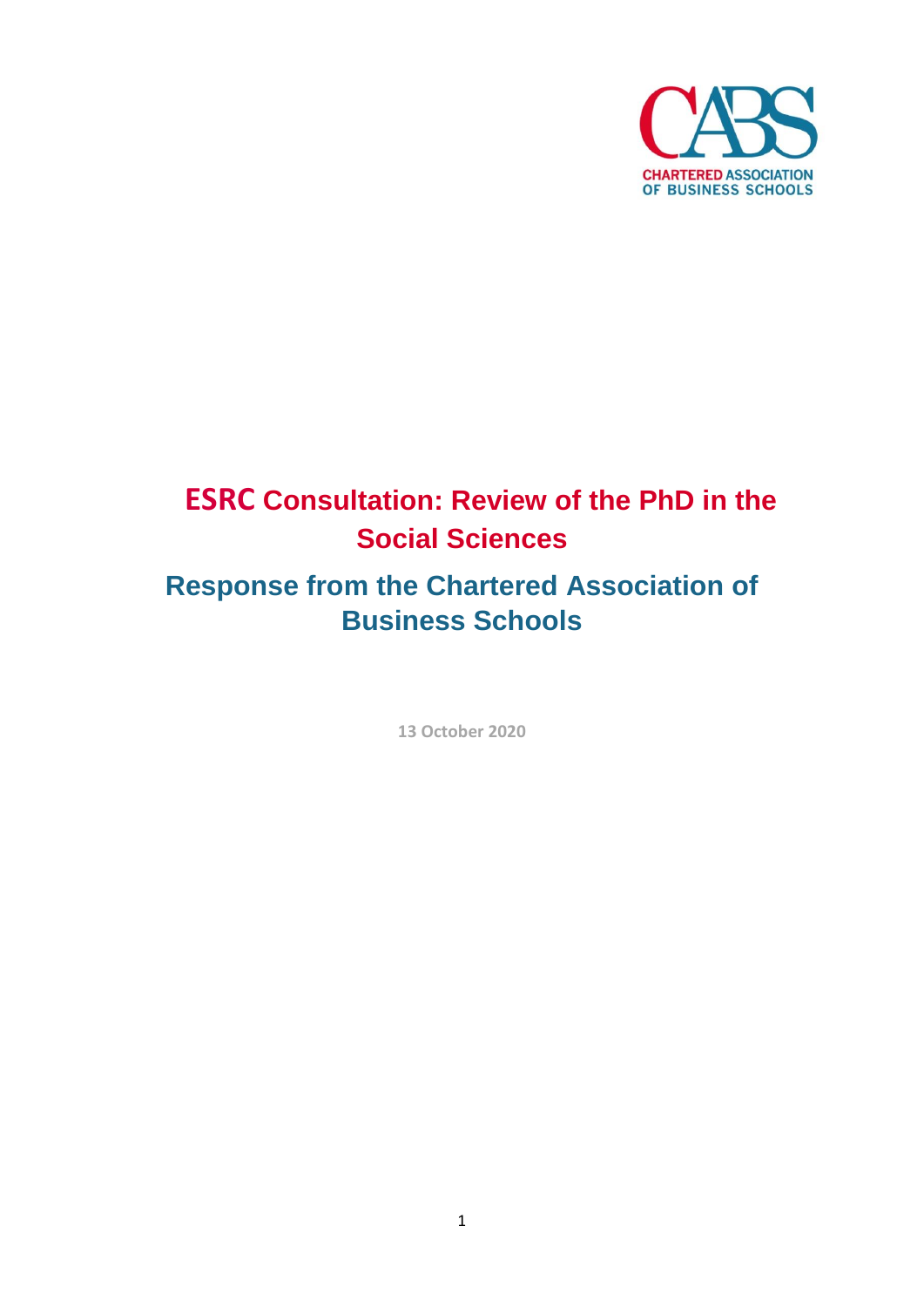The Chartered Association of Business Schools is pleased to submit a response to the ESRC's consultation on the review of the PhD in the Social Sciences. The research community across our membership recognises the vital importance of ensuring that doctoral programmes are rigorous and impactful, and that the unique challenges accompanying doctoral study require special consideration. Our members are therefore keen to engage with the ESRC on this important review.

# **Q1 In your view, how well do UK social science doctoral programmes equip students with the skills needed for their future careers? How competitive are they internationally?**

Responses from Chartered ABS member business schools note that the length of the typical UK doctoral programme is typically short compared to international standards, and our members are in favour of a move to a four year programme with a focus on research training in the first year. In Accounting and Finance, for instance, some Business Schools have extended their Accounting and Finance PhDs to a fourth year so that graduates would be on a level footing with those from the U.S. This in turn creates pressure for all Accounting & Finance doctoral programmes to move to four years with Business Schools then challenged as to whether this should be the norm for all programmes. The UK's withdrawal from the EU undermines our attractiveness to EU researchers, and perhaps also to researchers from outside the EU. Our members have also noted that in some disciplines the stipend relative to the cost of living does not always enable the recruitment of the very best PhD candidates.

The three year PhD registration period also does not provide enough time for students to develop other academic skills and softer skills that they are expected to develop on their own. The shorter duration also means that students are often not well-trained in how to write globally recognised 4\* research and do not have the time to produce such high-quality publications before graduation, thus harming their academic career prospects. There is also little room for language training which is invaluable in increasing graduates' global competitiveness.

Feedback from our members reveals that there is an increasing need for students to have technological proficiency and data analysis skills to deal with large datasets, and this isn't necessarily in place when students begin their PhD. Affordable and easy access to important datasets for research purposes can also be an issue. Equally, skills related to engagement and impact are assumed to be picked up along the way rather than being taught, and more could be done to develop students' skills in this area. This may be more about what is taught in Master's degrees rather than necessarily something that should be considered as part of the PhD programme. Either way, these skills need to be taught at some point before completion of the programme.

Whilst UK doctoral programmes are very effective at producing specialists, they could arguably be better at producing graduates with an effective command of a broader range of core research skills. However, whilst the programmes remain at a duration of three years, students will often feel overwhelmed and are unlikely to take-up the opportunities of broad training that are offered.

A rarely recognised but important contributor in the doctoral arena is the professional doctoral degree, the Doctorate of Business Administration (DBA). Under this programme a researcher is often embedded in an organisation with the purpose of bringing about practical change through sound academic research. However, despite their utility to industry and policy, and to those who wish to pursue an industry career, DBAs can be perceived as a 'lower form' of doctorate which rarely results in globally recognised 4\* research.

The potential for DBA research to generate impact and make a significant contribution to the UK research ecosystem and improvement to the economy has not been fully recognised and we believe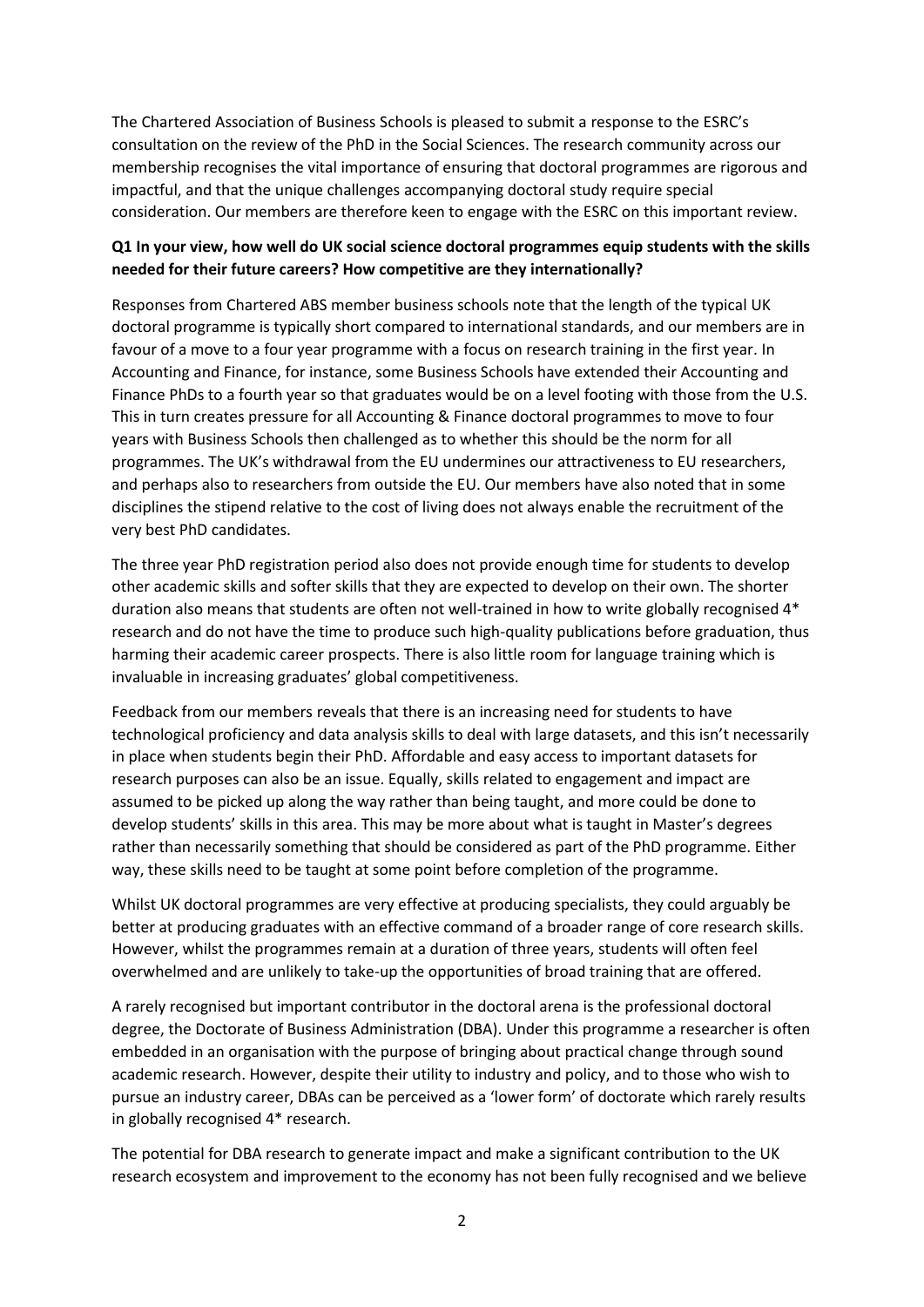this qualification deserves greater investment, recognition, and support from government. This could potentially include a scheme which offers companies tax incentives if they fund applied doctorates such as a DBA. In addition, as the outcomes of DBAs are often intended to benefit an organisation, it is worth considering a matched funding model for DBAs.

It is very difficult to offer a blanket answer to the question on international comparability. Doctoral programmes, wherever they are undertaken, depend on the skills and reputation of the supervisor and department in which the PhD is undertaken. Where these are strong, PhDs from the UK can be world leading. The question of 'career competitiveness' is difficult to answer in the absence of longitudinal data on the career destinations of PhD graduates over a period of several years.

#### **Q2. How can UK doctoral programmes best prepare graduates for non-academic career pathways?**

PhDs are research intensive and our members believe that they should remain focused on making new contributions to theory. While some PhD students may make immediate links with industry, producing theoretically driven empirical work, others will take a more conceptual stance and we believe there should be room for both models.

University research training and supporting infrastructure are naturally more focused on supporting and preparing students for an academic career but our members feel that more can be done to enable doctoral students to develop the skills and attributes required for non-academic careers. Funded internships/secondments during the doctoral programme as well as placements in industry could be highly beneficial and act as an extension to the PhD researcher's methodology training.

Industry sponsored doctorates/professional doctorates should be brokered with increased rigor and governed by better quality frameworks. However, these opportunities are often resource-intensive and it would be prohibitively expensive to provide funded placements/internships for the majority of postgraduate researchers. The location of internships can also be a practical and financial obstacle if the host organisation is based far away from the student's place of study. Furthermore, if PhD programmes retain the three year format students are likely to turn down such opportunities on the basis that they do not have enough time or 'head space'.

The development of longer-term relationships with non-academic partners would be helpful, particularly where the non-academic partner contributes to the skills training. On a similar note, funding could be made available for supervisor-led studentships that require a non-academic partner. Members of the Business & Management community have also noted that UKRI PhD funding schemes involving non-academic partners are complicated to set up and apply for and would benefit from streamlining.

To bridge the divide between the academic and non-academic worlds, PhD students should be encouraged to consider the impact of their research on 'real world' problems – that is, problems as experienced in practice or defined by practitioners as important problems. The boundaries between universities and other sectors are becoming increasingly porous, and researchers of the future will need to be adept in navigating those boundaries. The continued focus on 4\* research as the only acceptable outcome of doctoral studies – rather than research focused on real-world impact – is a further barrier to supporting doctoral students to pursue a non-academic career path.

Rather than offering parallel paths of training for 'academic' and 'non-academic' careers, doctoral programmes should encourage all researchers to develop a wide range of skills applicable in a range of career settings. These certainly include skills in leadership, resilience, project management, and team-working. More could also be done to improve the careers information given to doctoral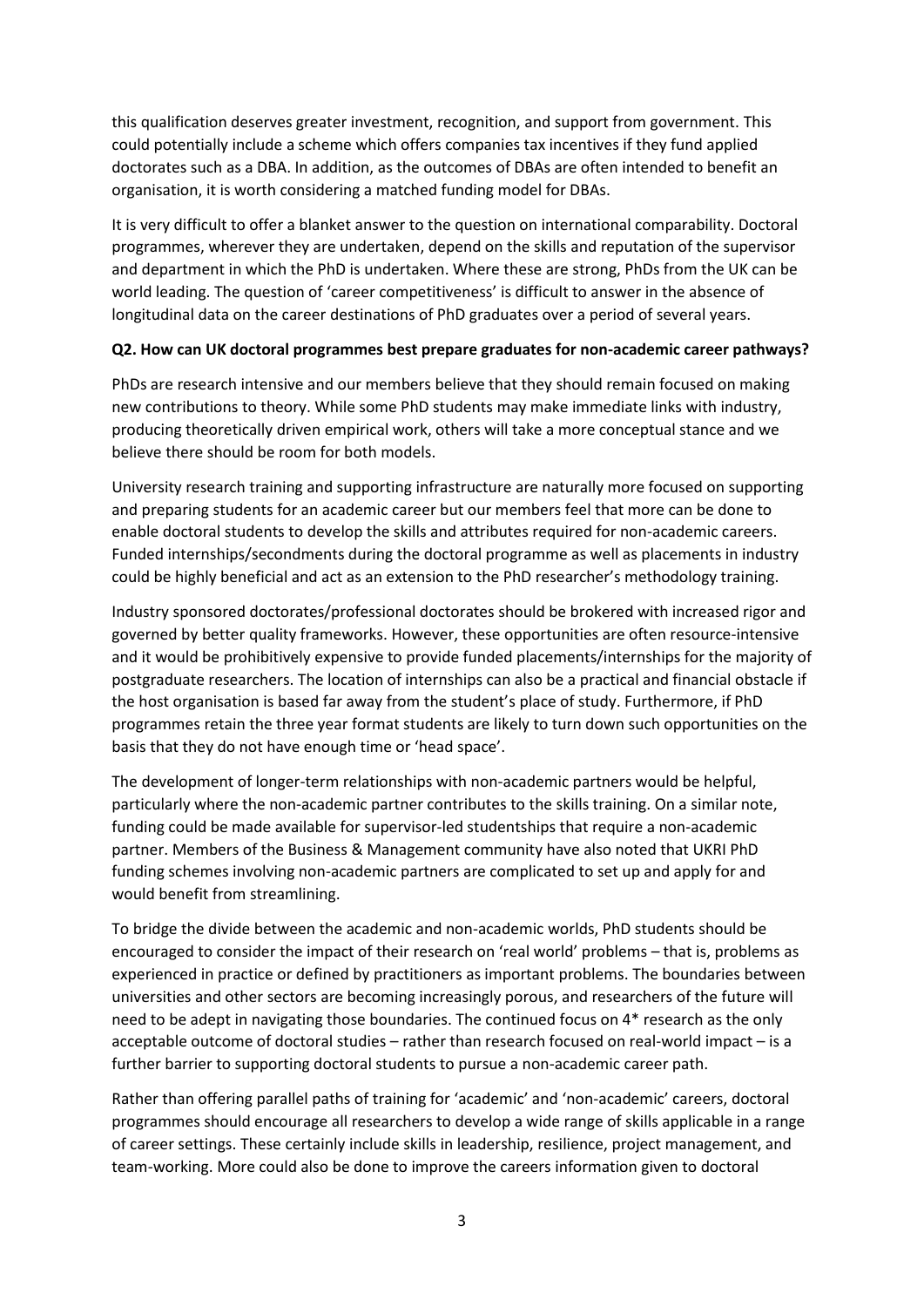graduates as few doctoral programmes offer doctoral-specific career advice and it is often confined to generic guidance on CV writing and interview skills. Students could be offered much more information on the types of careers available to social science doctorates.

## **Q3. How can social science doctoral programmes best prepare graduates to work collaboratively?**

There are several potential approaches that would be effective in preparing social science doctoral students to work collaboratively. Working as part of research groups, particularly interdisciplinary research groups, would be helpful as these often entail cross-organisation and cross-sectoral research projects and interactions with different stakeholders. Interdisciplinarity can also be facilitated by encouraging interdisciplinary topics for theses and through cross-departmental supervision.

We would also suggest measures that encourage PhD students to play an active part in research centres and research groups in their discipline so that the postgraduate research programme is an integral part of the department or research cluster community. PhD programmes of a longer duration, allowing space and time for collaborative work at earlier career stages, would improve doctoral students' ability to work in teams. Changes to IP structures in doctoral contracts may also be useful, as would more studentships linked to collaborative research projects. International collaborative projects would also help to equip social science graduates with collaborative working skills but at present the funding for this type of doctoral work is quite limited. It is most often the case that students have to find their own projects and thus less collaboration is needed.

There would be value in increasing the opportunities for universities to use Doctoral Training Partnerships to recruit teams of postgraduate researchers across several institutions to work on interconnected problems. This would make it easier to embed co-authorship as a normal expectation in doctoral study. The move to the journal-format thesis has allowed for the introduction of more collaboration in the development of a PhD, although it brings with it added pressures within the time-limited PhD.

## **Q4. How can doctoral student health and wellbeing be safeguarded?**

Mental health and well-being is a particular concern for doctoral students given the range of challenges involved in undertaking a PhD. Doctoral students often work in isolation and need to have a part-time job to fund their studies. The worry of debt can heavily impact their well-being, in addition to the anxieties about whether they will be able to complete the programme on-time and before their funding runs out. Securing publications before the end of their PhD is an additional source of worry.

We believe it is the role of universities to safeguard the well-being of their students whose care is vital. Due to the isolating nature of PhD study, regular meetings can ensure some form of connection between PhD students and we would advocate that universities offer plenty of opportunities for developing social networks, such as through the Student Union, PhD cohort representatives, and organising residential weeks/summer schools.

Institutional governance is needed to nurture trusting and respectful relationships between PhD candidates and supervisors, and to enable PhD candidates' integration with wider academic and non-university communities. PhD supervisors need to be given enhanced training so they can identify the earliest signs that their PhD students are not flourishing and what steps they need to take to minimise unfavourable outcomes, including guidance in how to provide health and wellbeing support. PhD supervisors also need to be trained in advising PhD students on the appropriate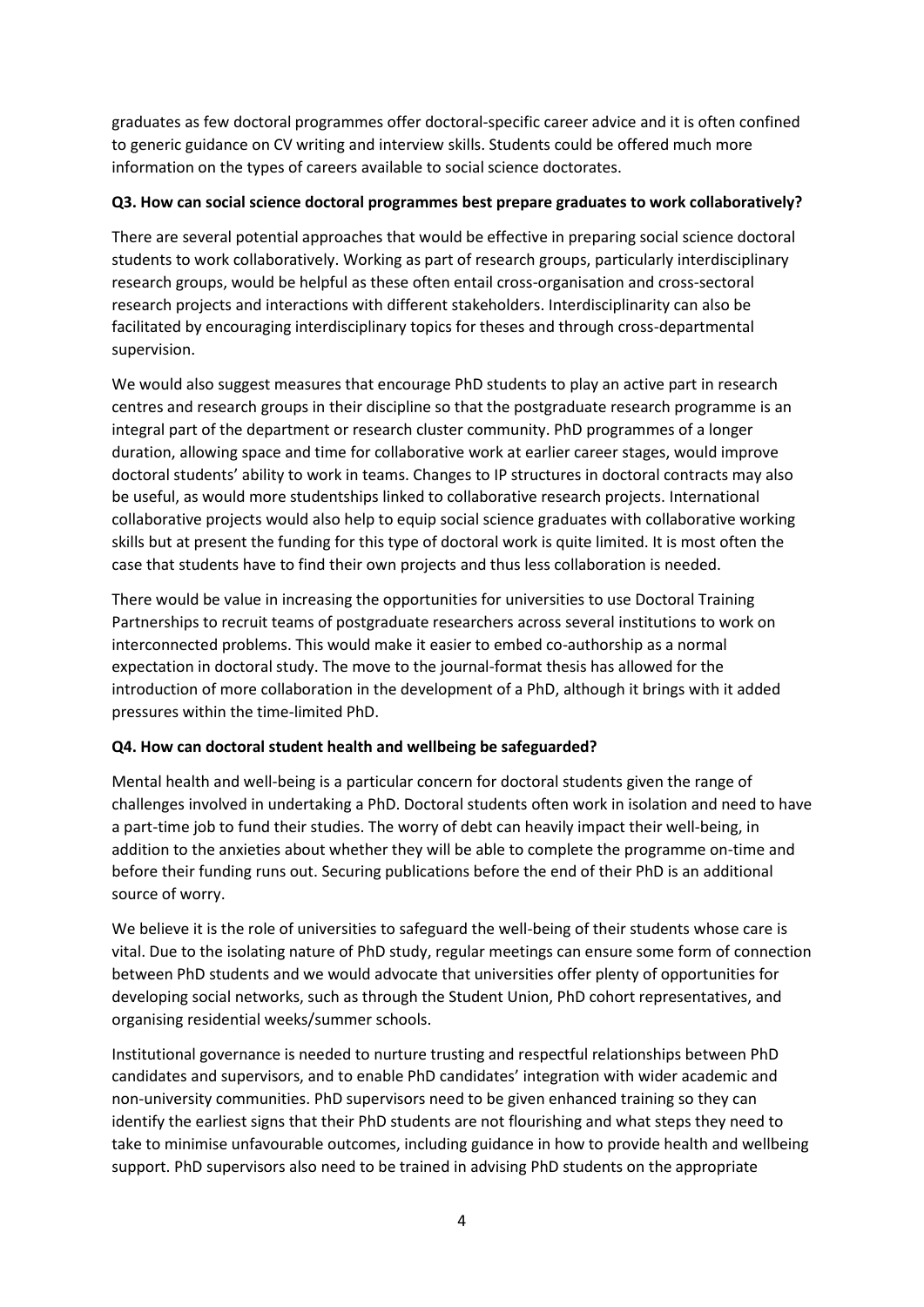training pathways available to them. As the challenges affecting PhD students may be different from those normally facing undergraduates or postgraduates, it would be worth considering the use of a well-being service designed to support PhD students.

The Business & Management community also believes that more needs to be done in respect to Covid-19 and the impact on doctoral students' well-being. The UKRI response of extending grants for UKRI grant-funded research and fellowships is welcomed but more support will likely be needed to fill the gap where doctoral candidates are not UKRI funded.

#### **Q5. How can we ensure a diverse and inclusive population of social science doctoral students?**

All HEIs should have open, transparent and fair processes for recruitment, supervision, training and assessment of doctoral students. They also have to be accountable for both the processes and the outcomes from those processes and they have to assure their key stakeholders in this process. International students are attracted to PhDs from the UK's business schools and therefore programmes are likely to already have a very diverse cohort.

That said, more targeted support could be given to doctoral students from minority/excluded backgrounds. For example, applicants from minority/excluded backgrounds may not have previously considered an academic career and therefore not engaged in training in the research skills required to develop strong applications and could benefit from mentoring and guidance on the ESRC website.

Universities could consider introducing mentoring schemes to ensure that research careers are better understood by undergraduates and taught Masters' students, especially in target groups. A more diverse population of doctoral students could potentially be achieved through dissemination about doctoral programmes across the diverse range of student cohorts at an earlier stage in their studies.

Improving the representation of different groups in doctoral programmes may be helped by a degree of flexibility in the interpretation of the criteria applied when assessing the suitability of candidates for doctoral study (e.g. due recognition of the importance of prior professional experience). Part-time routes into doctoral programmes should also be encouraged with improved provision for part-time and (in some contexts) distance-learning to enable those with family or caring responsibilities to navigate doctoral study successfully. It would also help if the amount of upfront payments made by doctoral students for fieldwork and conference costs is minimised.

Role models for doctoral students are critical. More diversity is needed in academic seniors: minority ethnic groups and women. HEI funders could do more to develop collaborative support mechanisms aimed at these groups, for example, extra funding to develop skills and careers. This support should not be confined to the process of recruitment to Doctoral programmes, but to what happens after completion.

## **Q6. What aspects of current UK social science doctoral programmes could be developed to ensure they remain world leading?**

There are three main suggestions we would like to propose. First, that funding and support be provided to establish and strengthen doctoral programmes that involve visiting or linking to other institutions to develop international connections. We would welcome some consideration of how joint/dual PhDs with international partners could be supported through Doctoral Training Partnerships. This will help in terms of impact and the continued high reputation of UK PhDs globally, and will also help employability for Doctoral students.